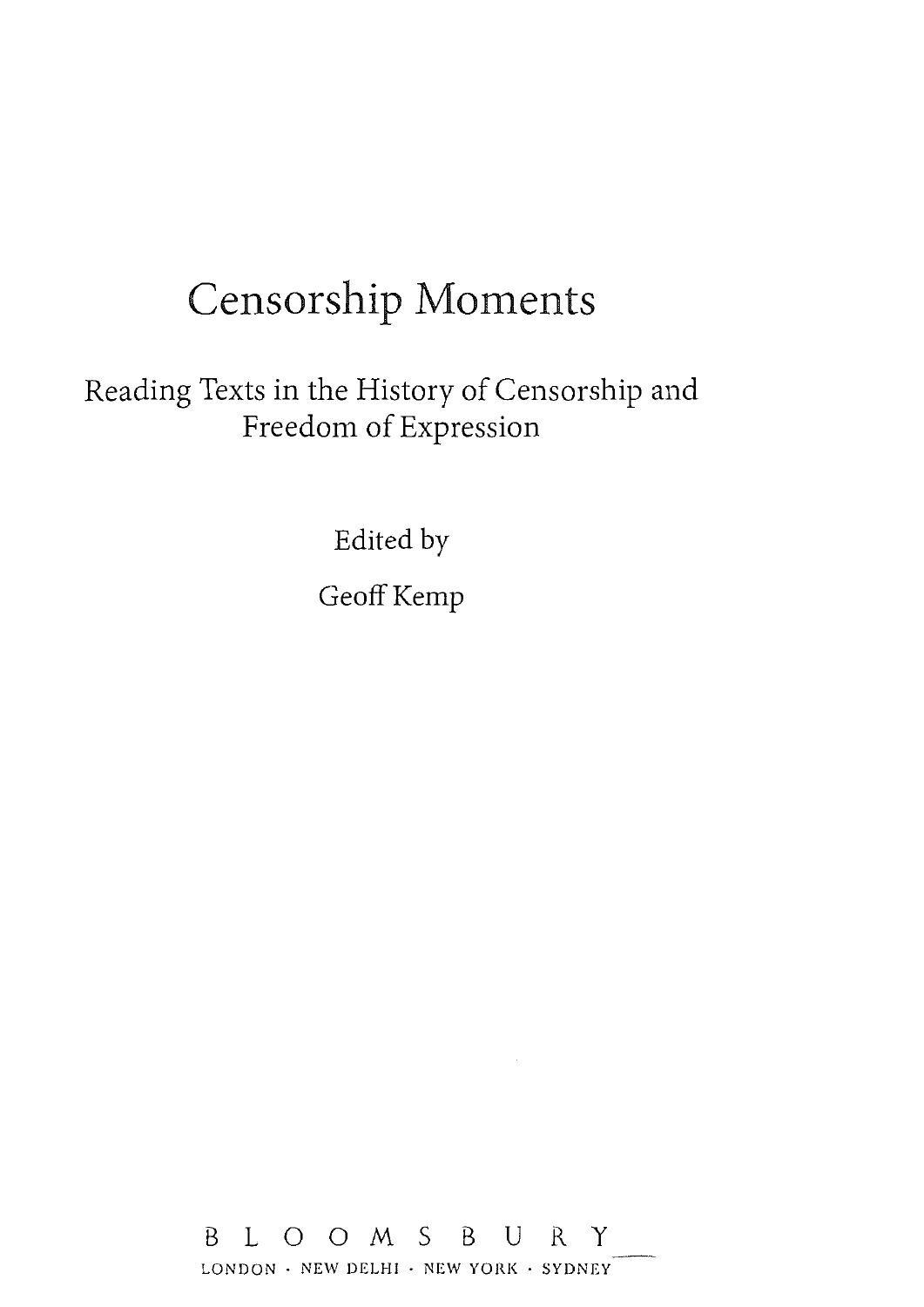# **Bloomsbury Academic**

An imprint of Bloomsbury Publishing Pie

50 Bedford Square London WC1B 3DP UK

1385 Broadway New York NY 10018 USA

## **www.bloomsbury.com**

#### **Bloomsbury** is a **registered trade mark of Bloomsbury Publishing Pie**

First published 2015

©Geoff Kemp and contributors, 2015



This work is published subject to a Creative Commons Attribution Non-commercial No Derivatives Licence. You may share this work for non-commercial purposes only, provided you give attribution to the copyright holder and the publisher. For permission to publish commercial versions please contact Bloomsbury Academic.

No responsibility for loss caused to any individual or organization acting on or refraining from action as a result of the material in this publication can be accepted by Bloomsbury Academic or the authors.

#### **British Library Cataloguing-in-Publication Data**

A catalogue record for this book is available from the British Library.

ISBN: HB: 978-1-4725-0822-5 PB: 978-1-4725-1284-0 ePDF: 978-1-4725-1724-1 ePub: 978-1-4725-0543-9

#### **Library of Congress Cataloging-in-Publication Data**

A catalog record for this book is available from the Library of Congress. ' '

> Typeset by lntegra Software Services Pvt. Ltd. Printed and bound in India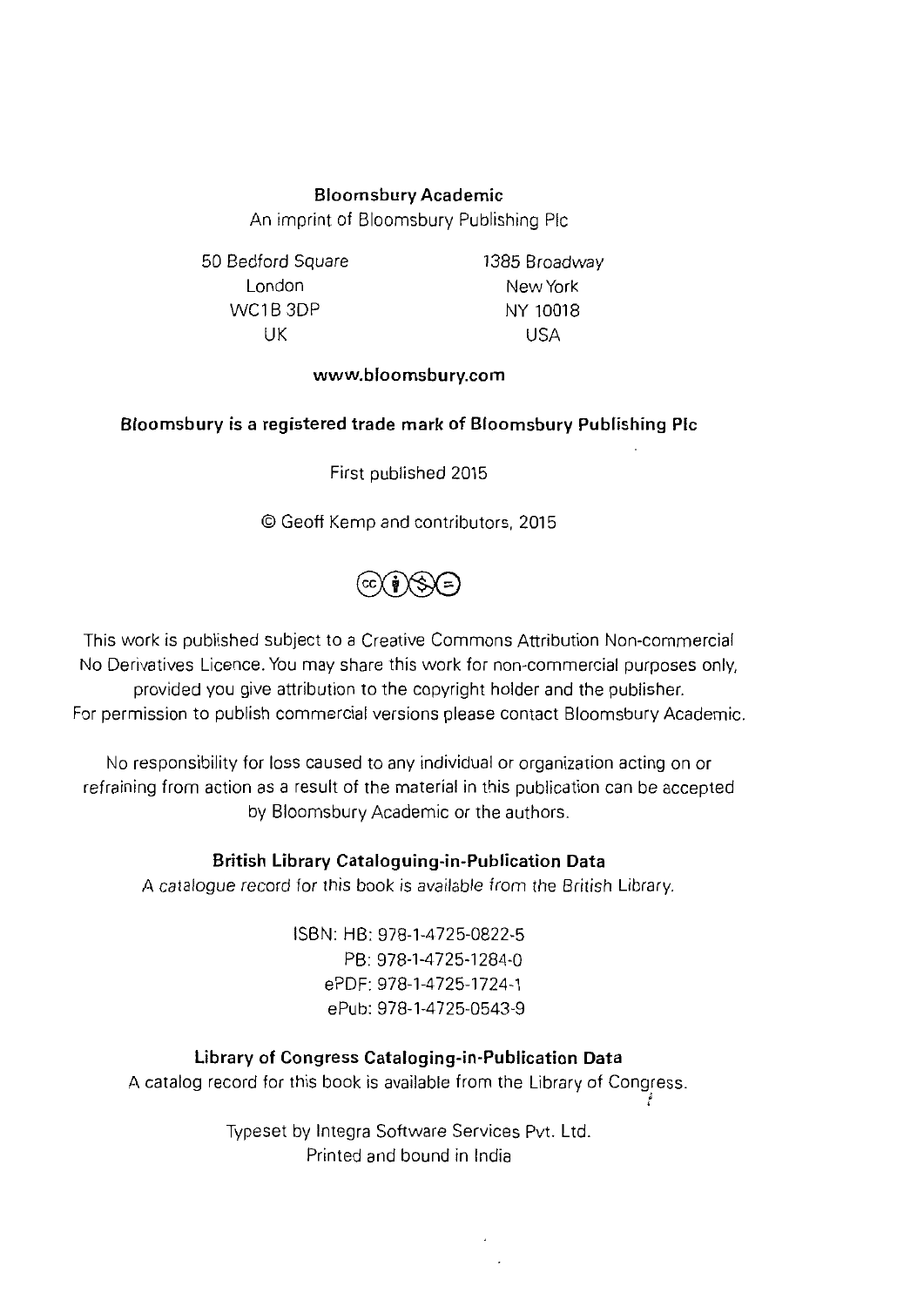# **'Every Idea is an Incitement': Holmes and Lenin**

Sue Curry Jansen

Holmes: *Persecution for the expression of opinions seems to me petfectly logical .... But when men have realized that time has upset many fighting faiths, they may come to believe even more than they believe the very foundations of their own conduct that the ultimate good desired is better reached by free trade in ideas* - *that the best test of truth is the power of the thought to get itself accepted in the competition of the market, and that truth is the only ground upon which their wishes safely can be carried out. That at any rate is the theory of our Constitution.* It *is an experiment, as all life is an experiment.* <sup>1</sup>

Lenin: *[In] capitalist usage, freedom of the press means freedom of the rich to bribe the press, freedom to use their wealth to shape and fabricate so-called public opinion. In this respect, too, the defenders of 'pure democracy' prove to be defenders of an utterly foul and venal system that gives the rich control over the mass media. They prove to be deceivers of the people, who, with the aid of plausible, fine-sounding, but thoroughly false phrases, divert them from the concrete historical task of liberating the press from capitalist enslavemenl. <sup>2</sup>*

The year 1919 has been described as a year that 'changed the world'.<sup>3</sup> The Treaty of Versailles redrew the map of Europe and imposed war reparations against Germany, creating conditions that would lead to World War II. Russia, which had withdrawn from the Allied effort after the Bolshevik Revolution, was an anomaly; perceived as a potentially dangerous outlier in 1919, its vision of worldwide proletarian revolution disturbed the peace of many a capitalist. Across the Atlantic, anarchists sent a series of letter bombs to American public officials, including one addressed to Supreme Court Justice Oliver Wendell Holmes Jr. that was intercepted by the postal service and another that damaged the home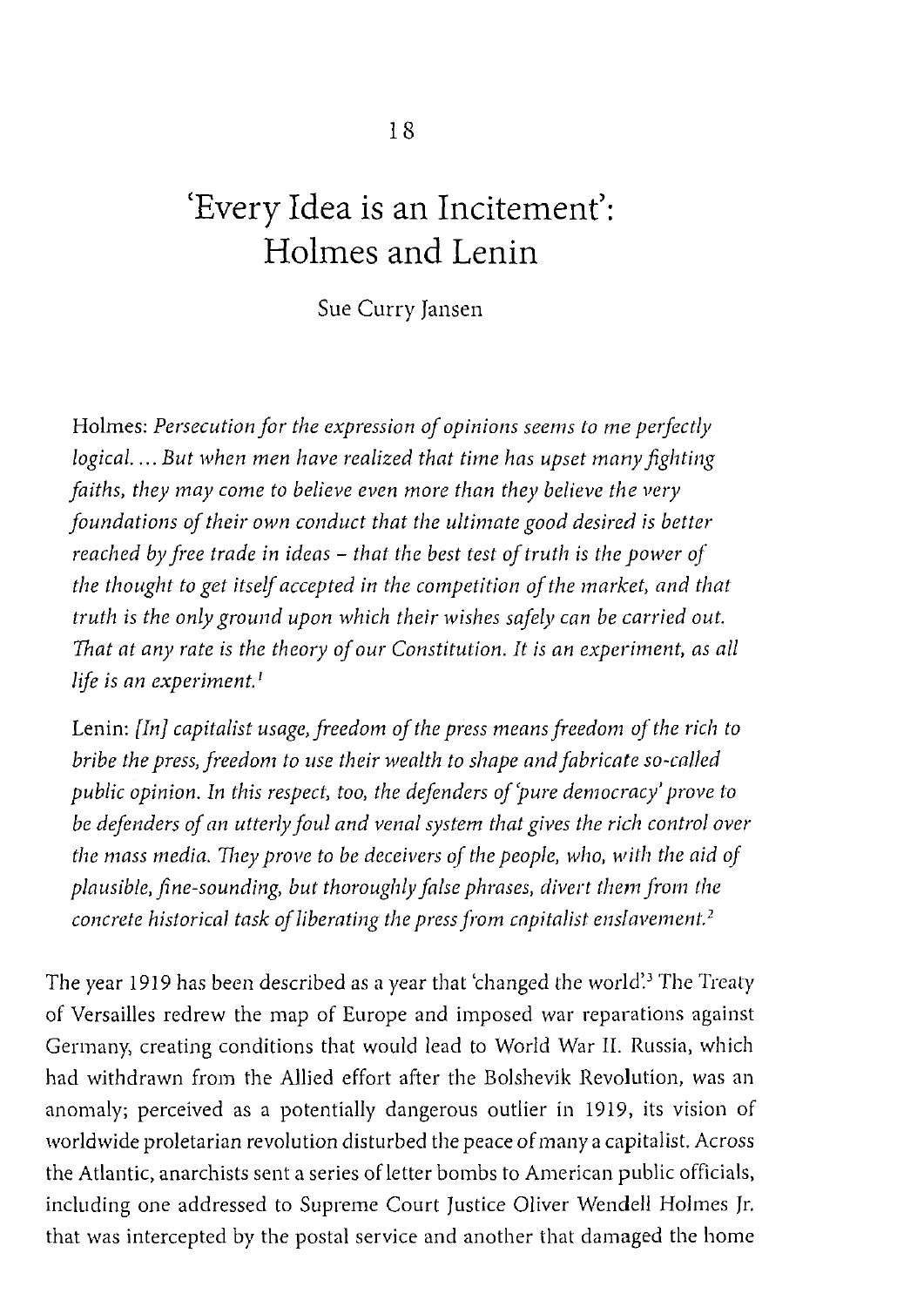of Attorney General Mitchell Palmer. With the support of Congress, Palmer responded with a series of violent raids, arrests and deportations of anarchists and leftists in 1919 and 1920, a period that was dubbed 'The Red Scare'. It would later become known as America's 'First Red Scare': its sequel, the virulent 'redbaiting' of the early Cold War era, produced an even more chilling blight on the life of the mind.

In terms of censorship, the two 1919 texts reproduced above, from Justice Holmes's dissenting opinion in *Abrams v. US* and Russian revolutionary leader Vladimir Ilyich Lenin's Speech at the Opening Session of the First Congress of the Communist International, have been retrospectively elevated to iconic representations of competing visions of the role markets play in the circulation of ideas. From a twenty-first-century vantage point, they seem to capture in starkly reductive terms the East-West/communist-capitalist ideological visions that defined most of the twentieth century.

Torn from history and reduced to propaganda, Holmes's statement is now misinterpreted by many as a defence of capitalist free markets and of markets as the chief arbiters of truth as well as, by extension, trustworthy censors of bad ideas. Conversely, Lenin's speech frames capitalist marketplaces of ideas as rigged: controlled and censored by the rich, who use the mass media to deceive the people and manipulate public opinion to advance their own ends. The task of'liberating the press from capitalist enslavement' therefore requires censoring capitalist censors.

For sixty years, endless variations on this oppositional - either/or - rendering of freedom and censorship supported powerful master narratives within each sphere of influence which, except for a brief strategic respite during World War II, proscribed any breaching of borders. From 1961 to 1989, the Berlin Wall cemented the divide. The fall of the Wall signalled the beginning of the end for the Soviet Union as well as the unmooring of these seminal documents from their respective orthodoxies.

Restoring these texts to their historical contexts permits us to recover some of their lost resonance as well as to interpret them more lucidly through the lens of the present. It also exposes some revealing conundrums. Many current champions of Holmes's market metaphor are, for example, unaware that he actually deployed it in defence of the free expression of self-proclaimed Russian revolutionaries and did so against the prevailing opinions of the American public, the Congress, the Justice Department and the majority of the Supreme Court. Holmes's contemporary critics claimed the dissent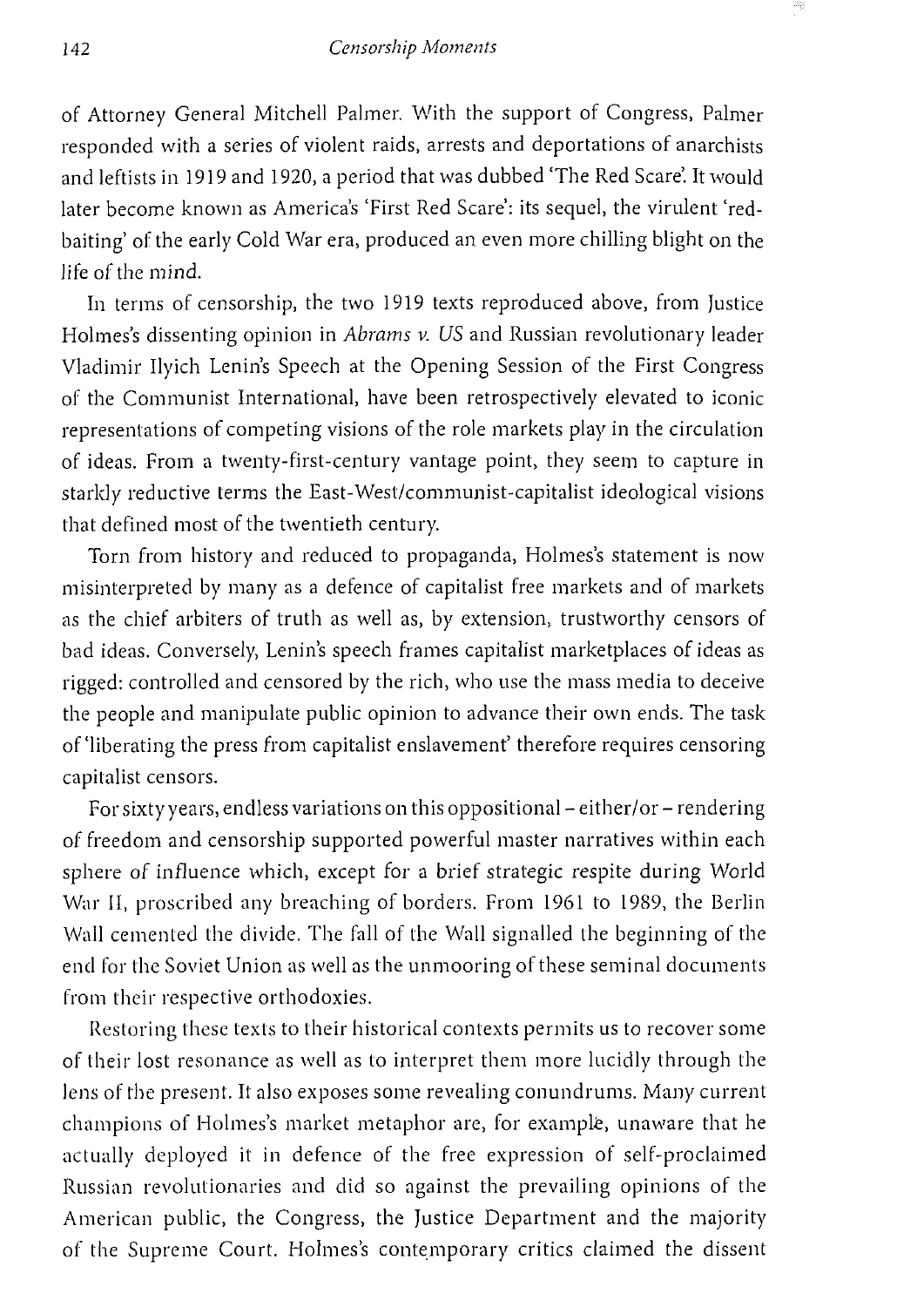contradicted his earlier decisions and ran counter to the entire tradition of First Amendment case law as it had developed up to that time. In short, Holmes' opinion failed the test of the marketplace of ideas in his own time although it acquired salience much later.

Lenin's argument is also fraught with complexity. We now know too well the tragic historical consequences of his censorial logic. Yet, Lenin's solution to the problem of the liberal press - censoring the censors - draws on an enduring flaw in Enlightenment-based defences of free expression: their Achilles' heel, the absence of any reliable universal principle securing liberalism's enfranchisement of free expression. Every liberal defence of free expression contains what journalist Walter Lippmann called 'a weasel clause' which limits its range.<sup>4</sup> *Holmes* himself, despite his expansive support for allowing expression of 'opinions we loathe and believe fraught with death', drew the line at views that 'so imminently threaten immediate interference with the lawful and pressing purposes of the law that an immediate check is required to save the country' (277). But even this narrowly conceived weasel clause has proven remarkably elastic under the US national security state.

Bringing these two censorship moments together, instead of cloistering them in opposition, will not yield the Holy Grail of a universal principle for securing free expression, but it will demonstrate why the problem of censorship is so intractable.

Justice Oliver Wendell Holmes Jr. (1841-1935) has been widely mythologized in America: the favourite son of an internationally famous author of patrician lineage, he was a thrice-wounded Civil War veteran who possessed exceptional eloquence of both pen and voice. He was the subject of a bestselling semifictional biography shortly after his death, *Yankee from Olympus,* as well as a hit Broadway play and film, *Magnificent Yankee.* The first full biography, which revealed some of his less laudable beliefs and behaviour, did not appear until 1989.5 By then popular interest in Holmes had waned and the patina of the myth was too well burnished for it to be tarnished. Today, Holmes is most often remembered for his 1919 Abrams dissent, which provides the philosophical foundation for modern interpretations of the First Amendment.

In 1919, the First Amendment of the US Constitution, which prohibits Congress from abridging freedom of speech and the press, was little more than fine-sounding phrases. Emergency wartime measures, including the Espionage Act of 1917 and its 1918 amendment, the Sedition Act, had in fact abridged both freedoms. The Sedition Act, for example, made it a crime for anyone to 'utter,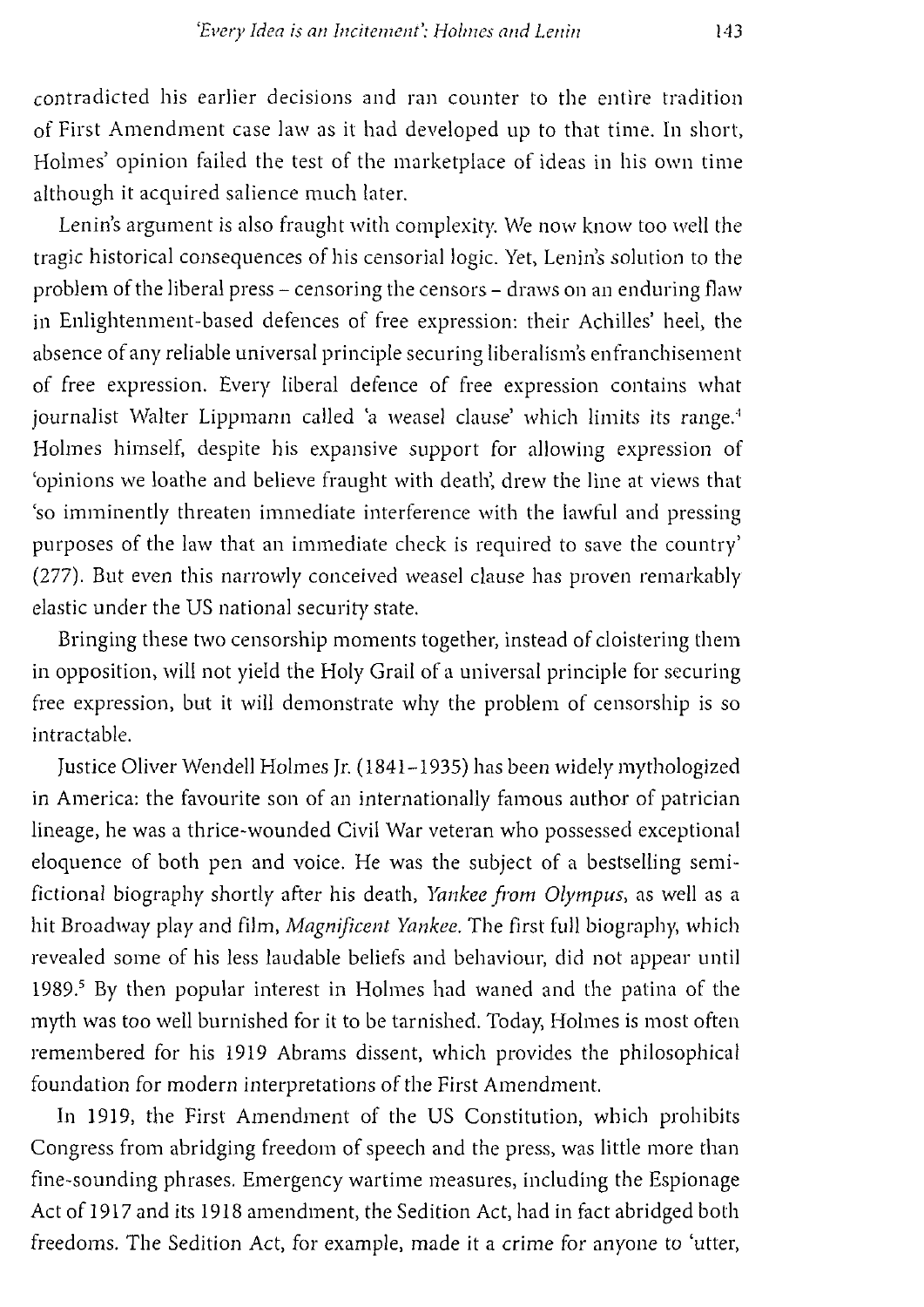## 144 *Censorship Moments*

print, write or publish any disloyal, profane, scurrilous, or abusive language about the form of government of the United States, the Constitution of the United States, or military or naval force of the United States, or the flag ...'<sup>6</sup> The Act carried a penalty of up to twenty years in prison and/or a fine of \$10,000.

In a 7-2 decision, the majority of the Supreme Court upheld the convictions of Jacob Abrams and four other defendants, all Russian émigrés who had been charged with four counts of conspiracy under the Espionage and Sedition Acts and sentenced to twenty years in prison. Few Americans today, including the highly educated, are aware of the events that incited the émigrés' actions: the Polar Bear Expedition, the US's ill-conceived 1918-1919 invasion and occupation of Northern Russia and Siberia in attempts to aid anti-Bolshevik forces and secure US ordnance intended for those forces. Cold War-induced historical amnesia effectively erased this fact from collective memory.

Abrams and the other émigrés had printed and thrown two leaflets from a window of a building in New York City. The first denounced sending US troops to Russia, claiming that 'German militarism combined with Allied capitalism to crush the Russian Revolution' and the 'common enemy' of all capitalists, the working class; it was signed 'The Rebels'. The Russians added a note to the leaflet claiming that calling them pro-German was absurd, avowing: 'We have more reasons for denouncing German militarism than the coward of the White House: The second leaflet, written in Yiddish, denounced the war and American intervention in the Russian Revolution; it used what Holmes describes as 'abusive language', referring to the Allies as 'hypocrites', and urged Russian émigrés and 'friends of Russia in America' not to participate in producing weapons 'to murder not only the Germans, but also your dearest, best, who are in Russia and are fighting for freedom.<sup>7</sup>

Holmes dismissed the first two conspiracy counts as unfounded and the third because the prosecution did not prove intent on the part of the defendants. He focused on the fourth count, arguing that the defendants' objective was 'not to impede the United States in the war that it was carrying on' with Germany but rather 'from the beginning to the end that the only object of the paper [the second leaflet] was to help Russia and stop American intervention there against the popular government' (275)'. Holmes contended that 'the defendants had as much right to publish as the Government has to publish the Constitution of the United States now vainly invoked by them'; and he concluded the defendants were 'deprived of their rights under the Constitution of the United States' (277).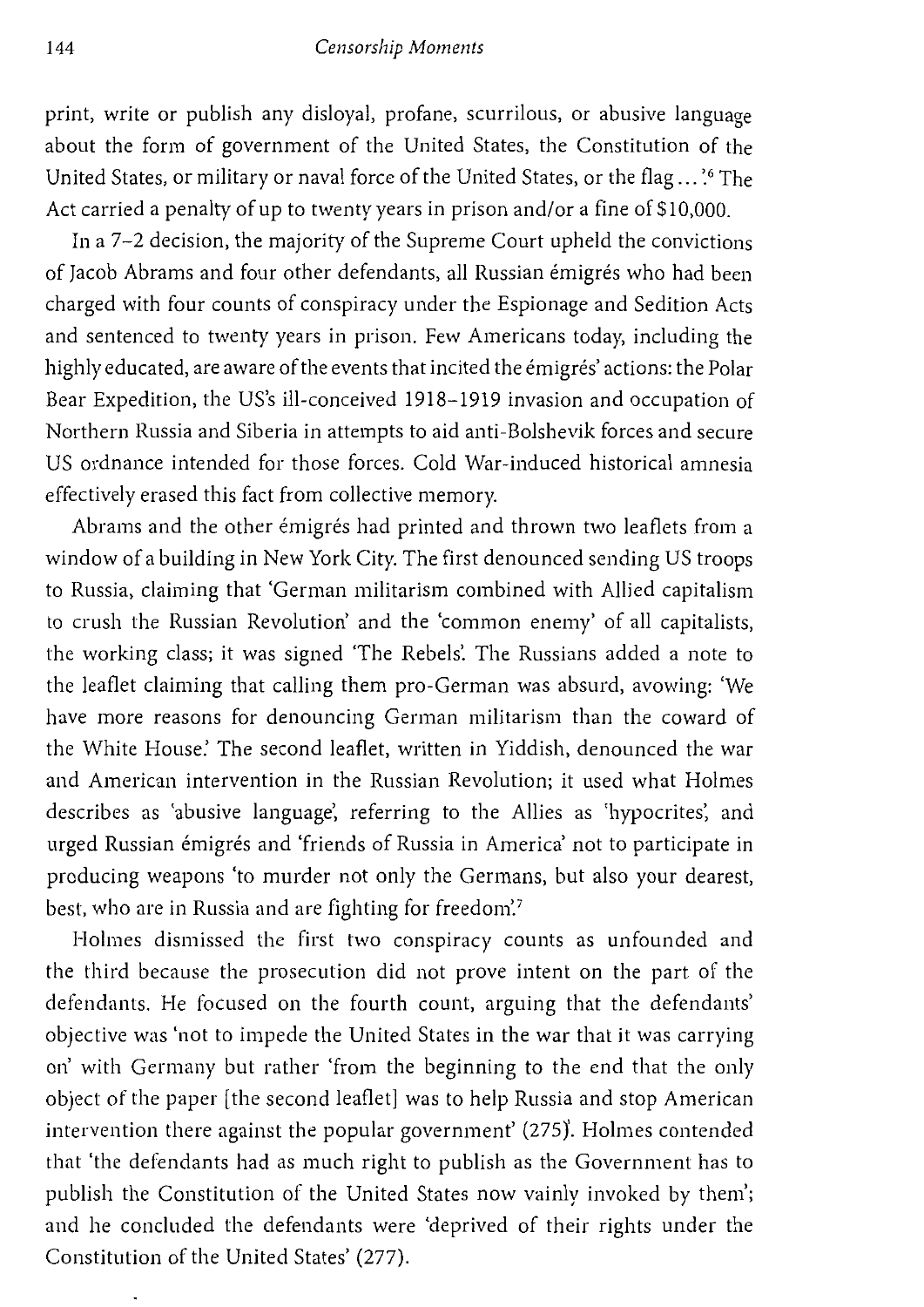The Abrams dissent marked a radical departure in Holmes's approach to free expression. Before Abrams, the 78-year-old jurist voted to protect speech in only three of the eleven cases that came before the Supreme Court; after Abrams, he voted fourteen times in its favour and only twice to deny. Historians contend that the young progressives he socialized with in his old age played a role in transforming Holmes's judicial philosophy. Progressives certainly contributed to mythologizing Holmes and the importance of the Abrams dissent, which became 'a rally[ing] point for resistance to the Red Scare'.<sup>8</sup>

Although the phrase 'marketplace of ideas' is indelibly linked to Holmes today, he never actually used it: Justice Douglas invoked it in 1953 as did Justice Brennan in 1965. Since then, thousands oflower court cases and commentaries have used the metaphor and linked it to the Abrams dissent. Legal scholars generally trace its genesis to Socrates, John Milton, Adam Smith, John Stuart Mill and more immediately to the influence of Holmes's friends and associates, including Harold Laski, Learned Hand, Zechariah Chafee, Louis Brandeis and the editors of *The New Republic* magazine. <sup>9</sup>

In embracing and literalizing Holmes's metaphor, free market fundamentalists ignore Holmes's actual judicial record: he supported government regulation of business and the rights of labour to organize, strike and to sponsor boycotts. Moreover, in illustrating the meaning of his metaphor, Holmes repeatedly used political, not economic, examples. However, a subtle shift in meaning occurred when the metaphor evolved from Holmes's 'free trade in ideas', which implied dialectics - testing the logic and value of propositions in arguments - to a 'marketplace of ideas', which denotes a physical space dedicated to commercial exchanges.<sup>10</sup> Commerce was not involved in the Abrams case; however, it has been involved in many, possibly most, post-1953 First Amendment cases.

Writing in 1928, Holmes's fellow pragmatist, philosopher John Dewey, interpreted Holmes's trade metaphor as referring to a forum in which 'intelligence would prevail' - similar to contemporary social theorist Jürgen Habermas's concept of the ideal speech situation.<sup>11</sup> There is a substantial body of legal scholarship persuasively challenging literal interpretations of the market metaphor; legal research also demonstrates that even if the metaphor is taken literally, commercial markets for ideas are so radically different today that they no longer meet Holmes's standard of 'free'.<sup>12</sup> That is, media markets now are dominated by vast global conglomerates that have reach and penetration that far exceed anything Holmes or Lenin could have envisioned in 1919.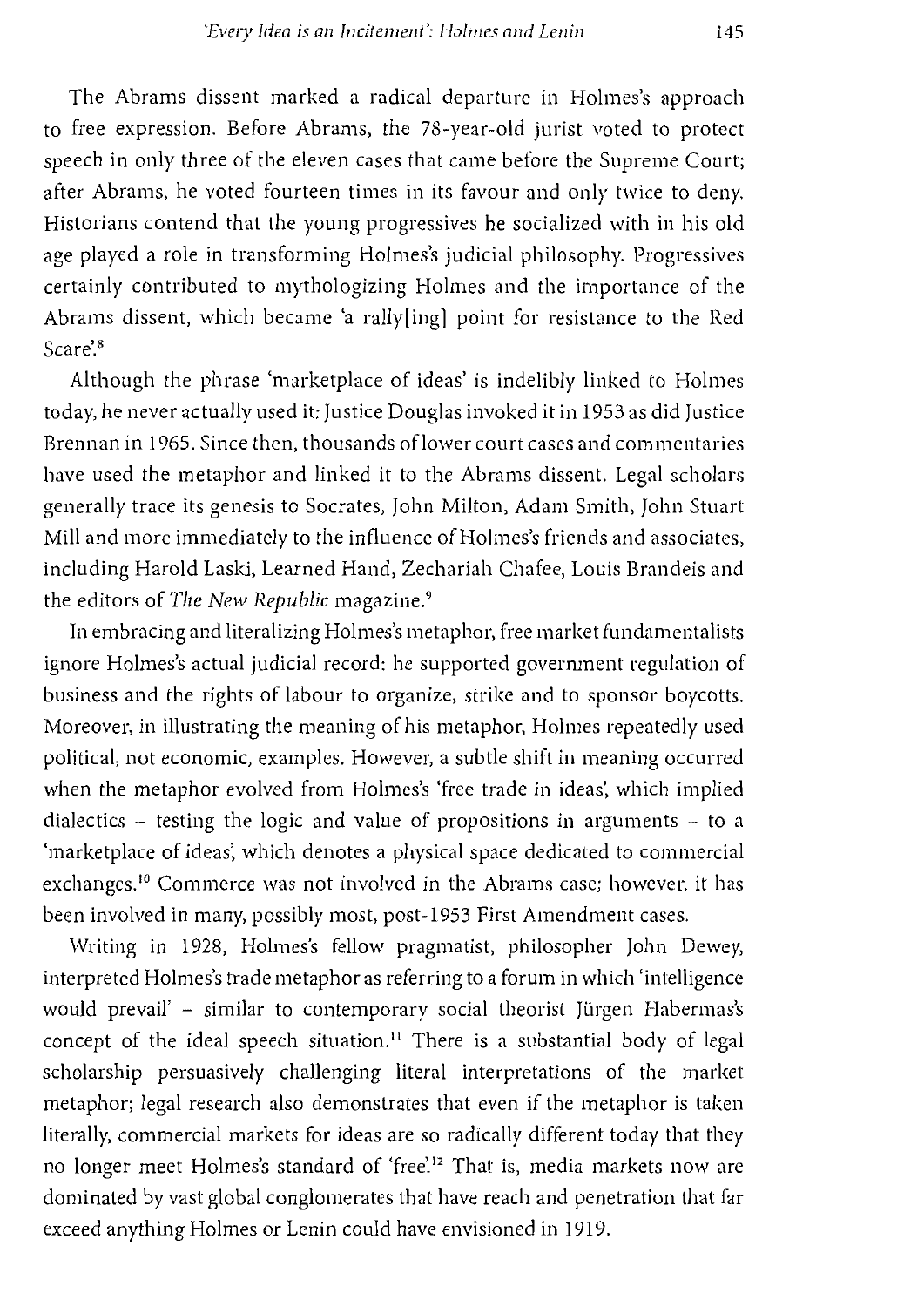If this is not enough to convince free market fundamentalists that Holmes was not of their tribe, in *Gitlow v. US* in 1925 the Justice went so far as to assent to the possibility that 'free trade in ideas' might lead to the triumph of Bolshevism:

If in the long run the beliefs expressed in proletarian dictatorship are destined to be accepted by the dominant forces of the community, the only meaning of free speech is that they [Bolsheviks] should be given their chance and have their way. (323)

Despite red-baiting by his enemies, Holmes was no Bolshevik sympathizer. Aristocratic by disposition, conviction and heritage, he thought socialism was a flawed ideology that would lead to mediocrity. It is, however, reasonable to assume that the historic Holmes's concept of free expression drew more inspiration from Socrates' dialogic misadventures in the Athenian marketplace than from any concern for Mr. Rockefeller's accounting ledgers.

If Holmes was mythologized, Lenin (1870-1924) was elevated to the role of a secular saint after his death: officially venerated as both theoretician and revolutionary hero in the Soviet Union, he was also long romanticized by the Western left. Disabled by a series of strokes, Lenin died just three years after the end of the Russian Civil War, succeeded by Stalin's totalitarian regime. Lenin's early death engendered much utopian speculation about what might have been.

A voracious reader and prolific writer (his collected works run to fortyfive volumes), once in office Lenin proved remarkably flexible in revising his theories as situations demanded. To deal with the scarcity of food, for example, he restored some levels of free enterprise among peasants, which, ironically, led his leftist critics to charge that he was actually 'an agent of Wall Street bankers'. Lenin's strategic realism along with his final 'Testament; in which he critiqued his own past errors and recommended removing Stalin as General Secretary of the Party, fuelled the Lenin myth. <sup>13</sup>

However, Lenin's affirmation of terror as a revolutionary strategy as well as his centralized leadership model – whereby the proletariat ruled in name only through its proxy, the Central Committee of the Communist Party, which, in turn, was subject to the iron discipline of the supreme leader - created the structural conditions that would secure Stalin's brutal regime. That is, Lenin was directly responsible for the conditions that made possible the developments that he regretted in his final days.

The same must be said of his approach to censorship. In his youth, Lenin loved languages and literature and only developed an interest in revolutionary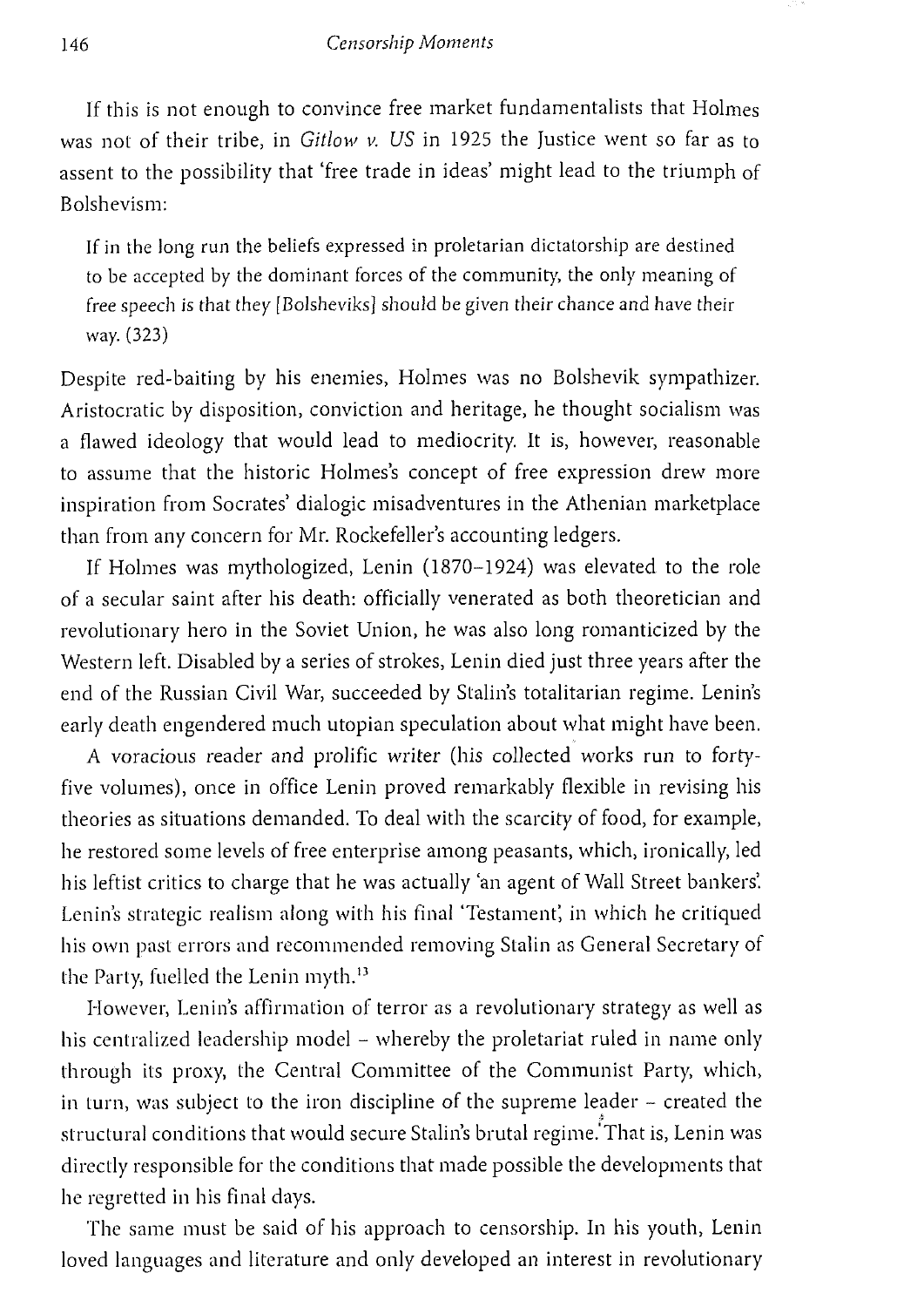ideas in his late teens after his older brother was executed by tsarist forces. Although Lenin began university studies with a strong academic record, he was expelled after only a few months for participation in proscribed student political groups and was forbidden to matriculate in any Russian university in the future. His petitions for release from the educational ban were repeatedly denied, but he undertook a rigorous programme of self-study, and he was allowed to take examinations as an external student in jurisprudence and was awarded a degree with honours from St Petersburg University. He then briefly practised as a lawyer before his political activities led to imprisonment, exile to Siberia and then forced emigration.

The son of educators, Lenin believed in the transformative power of ideas: so much so that he contended that revolutionary re-education could produce a 'New Man'. In that respect, he was actually more of a Hegelian than a Marxist, emphasizing politics over economics and consciousness over class position. He promoted universal literacy, public schools and free public libraries. In his 1901 article, 'Where to Begin', Lenin ascribed a crucial role to the press in developing revolutionary consciousness, famously arguing: 'The newspaper is not only a collective propagandist and a collective agitator, it is also a collective organizer.<sup>14</sup> That is, the material conditions required to organize, produce and distribute a newspaper - especially an outlawed newspaper like *Iskra,* produced abroad and smuggled into Russia - creates a network that can be used to develop disciplined revolutionary activity.

In his own incarnation as a journalist in exile, Lenin published extensively in obscure revolutionary papers and from 1900 to 1903 served as one of the editors of *Iskra,* the first Marxist newspaper with a national circulation in Russia. During the period of liberalization beginning in 1905, Bolshevik papers were allowed to publish in Russia. Lenin published hundreds of articles in *Pravda,* which became the most important Bolshevik newspaper.

Censorship was a given in tsarist Russia; as a journalist, Lenin faced many struggles with censors. In his pre-revolutionary writings, he did not advocate censorship. After the October 1917 revolution, however, he immediately imposed censorship as 'a temporary measure'. The Decree on the Press declared, 'the bourgeois press is one of the mightiest weapons of the bourgeoise' that cannot be allowed to undermine the revolution. In large cities, Commissars for the Press shut down hostile publications and acted as censors in printing houses. *By* micl-1918, the Party tightened its control to suppress 'counterrevolutionary agitation: shutting down most of the remaining Socialist Revolutionary and Menshevik newspapers (234 newspapers, of which 142 were socialist). <sup>15</sup>*By* the end of the